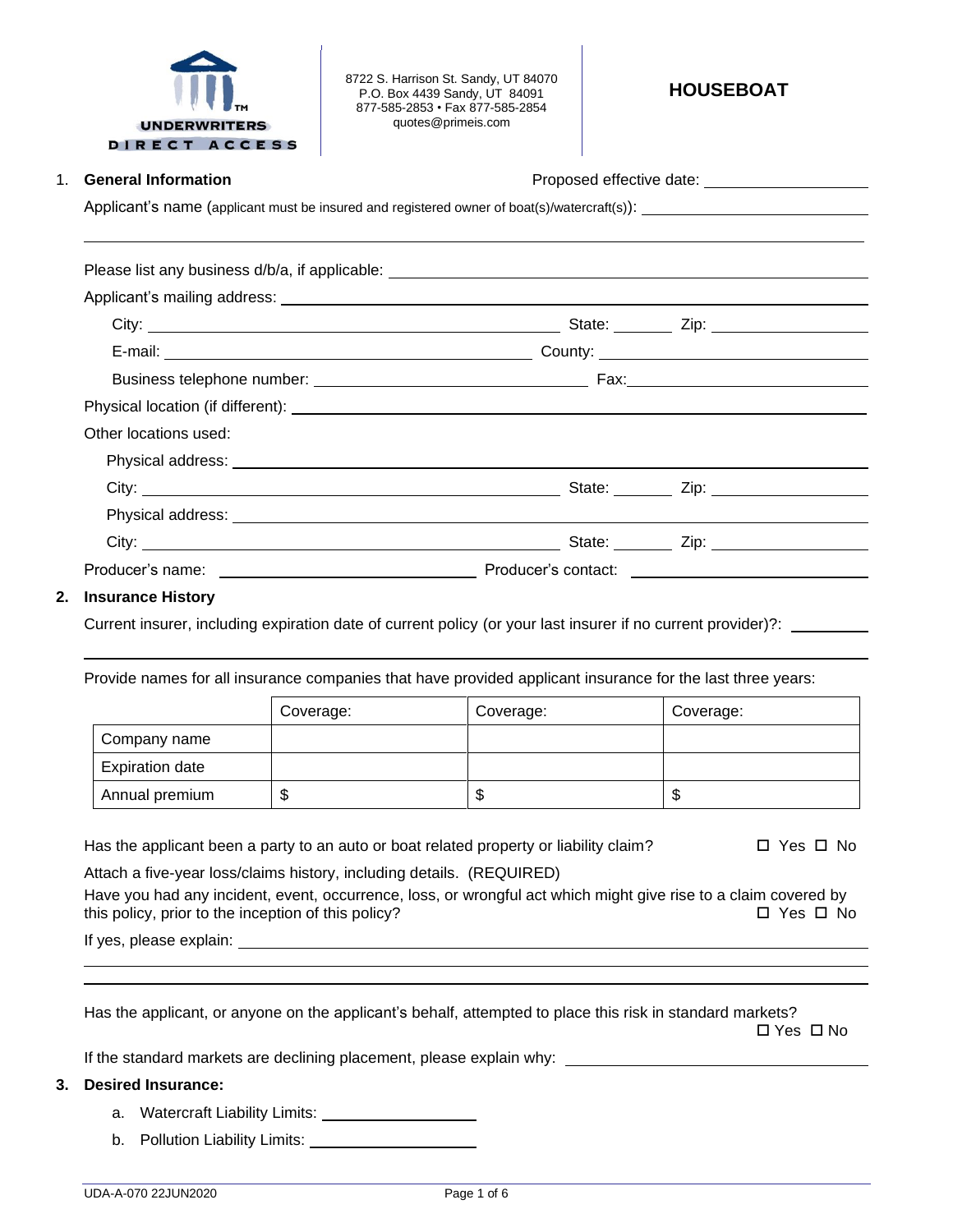- c. Uninsured Boater Liability Limits:
- d. Hull Coverage Limit (Actual Cash Value):
	- 1) Optional Hull Coverages:
		- A. Watercraft Retrieval / Wreck Removal Limit (including towing and storage):

Liability Limit Option Examples:

|   | Per Act/Aggregate     | ΟR | Per Person/Per Act/Aggregate    |
|---|-----------------------|----|---------------------------------|
|   | \$50,000/\$100,000    |    | \$25,000/\$50,000/\$100,000     |
| □ | \$150,000/\$300,000   |    | \$75,000/\$150,000/\$300,000    |
| □ | \$250,000/\$1,000,000 |    | \$100,000/\$250,000/\$1,000,000 |
|   | \$500,000/\$1,000,000 |    | \$250,000/\$500,000/\$1,000,000 |
|   | Other:                |    | Other:                          |

**Self-Insured Retention (SIR):** □ \$1,000 (Minimum) □ \$1,500 □ \$2,500 □ \$5,000 □ \$10,000

## 4. **Boats and Personal Watercraft** – Complete the following information for each watercraft to be considered:

| Unit                      | Year | Make & Model | <b>Hull Serial</b><br>Number | Coverage: | Purchase<br>Price &<br>Date | Current<br>Value $-$<br>Actual<br>Cash<br>Value | Registration # |
|---------------------------|------|--------------|------------------------------|-----------|-----------------------------|-------------------------------------------------|----------------|
|                           |      |              |                              |           |                             |                                                 |                |
|                           |      |              |                              |           |                             |                                                 |                |
| Trailer, if<br>applicable |      |              |                              |           |                             |                                                 |                |

| Specifications | Length | Engine Make/<br>Manufacturer | Max MPH | <b>HP</b> | Number of<br>Engines | Hull Type |
|----------------|--------|------------------------------|---------|-----------|----------------------|-----------|
|                |        |                              |         |           |                      |           |
|                |        |                              |         |           |                      |           |
|                |        |                              |         |           |                      |           |

## **Tanks and Fuel Lines**

- 1. Are filling pipes flush and tight with deck?:  $\square$  Yes  $\square$  No
- 2. Drain Overboard?:
- 3. Are tank(s) equipped with vent liner(s)?:  $\square$  Yes  $\square$  No
- 4. Vent Overboard?:
- 5. Location of fuel line(s):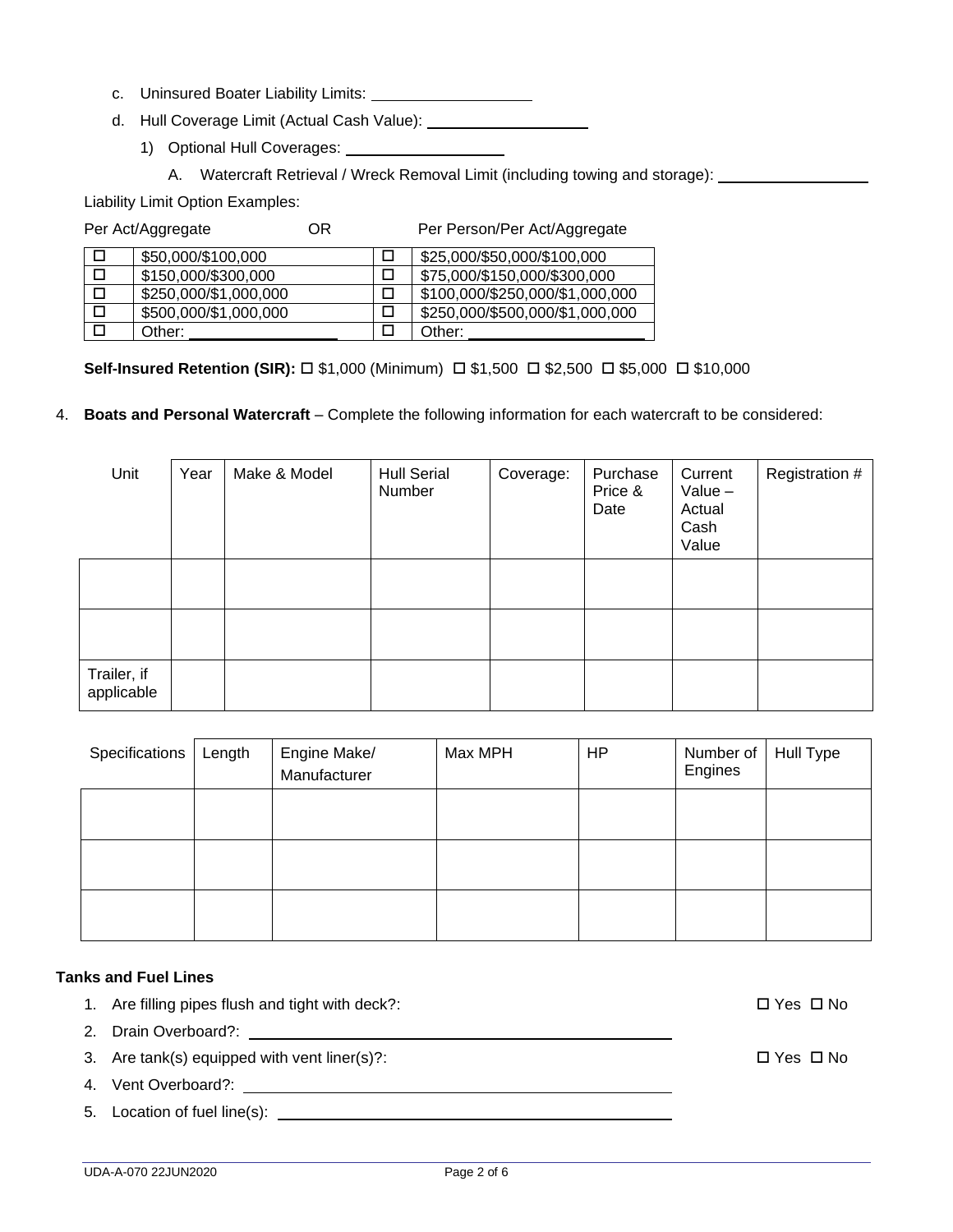| 6. Are shut off valves accessible: $\Box$ Yes $\Box$ No                                                                                                                                                                              | Location: ________________________ |
|--------------------------------------------------------------------------------------------------------------------------------------------------------------------------------------------------------------------------------------|------------------------------------|
| <b>Fire Fighting Equipment</b>                                                                                                                                                                                                       |                                    |
|                                                                                                                                                                                                                                      |                                    |
| а. Туре: 1998. 1999. 1999. 1999. 1999. 1999. 1999. 1999. 1999. 1999. 1999. 1999. 1999. 1999. 1999. 1999. 1999. 1999. 1999. 1999. 1999. 1999. 1999. 1999. 1999. 1999. 1999. 1999. 1999. 1999. 1999. 1999. 1999. 1999. 1999. 199       |                                    |
|                                                                                                                                                                                                                                      |                                    |
| C.                                                                                                                                                                                                                                   |                                    |
|                                                                                                                                                                                                                                      |                                    |
|                                                                                                                                                                                                                                      |                                    |
| e. Manual or Automatic: Manual Assemblue Contract Contract Contract Contract Contract Contract Contract Contract Contract Contract Contract Contract Contract Contract Contract Contract Contract Contract Contract Contract C       |                                    |
| f.<br>When last weighed: Management and the contract of the contract of the contract of the contract of the contract of the contract of the contract of the contract of the contract of the contract of the contract of the contract |                                    |
| 8. Other fire equipment: 0.000 minutes and 0.000 minutes and 0.000 minutes and 0.000 minutes are all the same of the state of the state of the state of the state of the state of the state of the state of the state of the s       |                                    |
| <b>Safety Equipment</b>                                                                                                                                                                                                              |                                    |
| 9. Number of life preservers: Type: Type: Location: Location:                                                                                                                                                                        |                                    |
|                                                                                                                                                                                                                                      |                                    |
| <b>Auxiliaries</b>                                                                                                                                                                                                                   |                                    |
|                                                                                                                                                                                                                                      |                                    |
|                                                                                                                                                                                                                                      |                                    |
| 12. Approved instillation: Note that the set of the set of the set of the set of the set of the set of the set of the set of the set of the set of the set of the set of the set of the set of the set of the set of the set o       |                                    |
| 13. General condition of wiring:<br><u> and the condition of wiring:</u>                                                                                                                                                             |                                    |
|                                                                                                                                                                                                                                      |                                    |
| <b>Galley</b>                                                                                                                                                                                                                        |                                    |
| 14. Type of stove: <u>contract the contract of the contract of the contract of the contract of the contract of</u>                                                                                                                   |                                    |
| Make: Note: Note: Note: Note: Note: Note: Note: Note: Note: Note: Note: Note: Note: Note: Note: Note: Note: No<br>a.                                                                                                                 |                                    |
| b. Location: www.communication.com/                                                                                                                                                                                                  |                                    |
| c. Is stove secured?:                                                                                                                                                                                                                | $\Box$ Yes $\Box$ No               |
|                                                                                                                                                                                                                                      |                                    |
| 15. Is surrounding woodwork properly insulated:                                                                                                                                                                                      | $\Box$ Yes $\Box$ No               |
|                                                                                                                                                                                                                                      |                                    |
| <b>Dock and Ground Tackle</b>                                                                                                                                                                                                        |                                    |
|                                                                                                                                                                                                                                      |                                    |
|                                                                                                                                                                                                                                      |                                    |
| 19. Buoy field: <u>contract and a series of the series of the series of the series of the series of the series of the series of the series of the series of the series of the series of the series of the series of the series o</u> |                                    |
| 20. Number of anchors: 100 million and 20. Number of anchors:                                                                                                                                                                        |                                    |
|                                                                                                                                                                                                                                      |                                    |
|                                                                                                                                                                                                                                      |                                    |
| c.                                                                                                                                                                                                                                   |                                    |
|                                                                                                                                                                                                                                      |                                    |
|                                                                                                                                                                                                                                      |                                    |
| 22. Will boat be transported to other location?                                                                                                                                                                                      | $\Box$ Yes $\Box$ No               |
|                                                                                                                                                                                                                                      |                                    |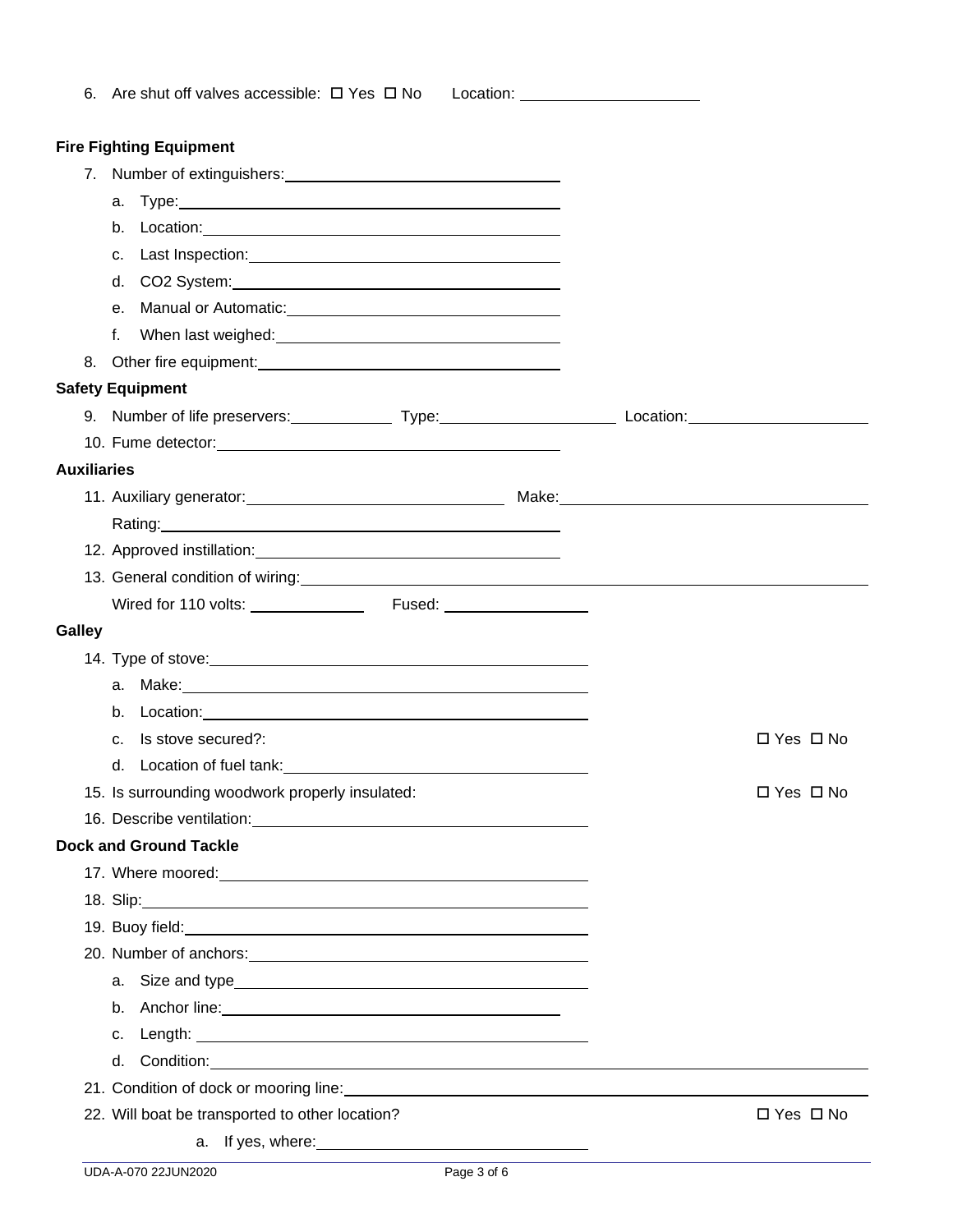b. Who transports the vessel and how:

## 23. List all third-party contractors used – are all insured?  $\square$  Yes  $\square$  No

- a. Maintenance / service/ repair:
- b. Transportation / Trailering: University of the University of the University of the University of the University of the University of the University of the University of the University of the University of the University
- c. Operator / Captain:

## **General Information**

24. How will the boat be used (commercially, privately, time-share, etc.) and how often:

- 25. Boat mooring location: **contained a set of the set of the set of the set of the set of the set of the set of the set of the set of the set of the set of the set of the set of the set of the set of the set of the set of**
- 26. Outline lay-up dates and storage location(s):
- 27. How many hours have been logged on the boat: \_\_\_\_\_\_\_\_\_\_\_\_\_\_\_\_\_\_\_\_\_\_\_\_\_\_\_\_\_\_\_

28. Operator and ownership information (boater resume required for all operators):

| <b>OPERATOR'S NAME:</b> | <b>YEARS</b><br><b>EXPERIENCE:</b> | AGE: | <b>DRIVER'S LICENSE</b><br><b>NUMBER:</b> | <b>CITATIONS OF ANY</b><br>KIND: |
|-------------------------|------------------------------------|------|-------------------------------------------|----------------------------------|
|                         |                                    |      |                                           |                                  |
|                         |                                    |      |                                           |                                  |
|                         |                                    |      |                                           |                                  |
|                         |                                    |      |                                           |                                  |

| <b>OWNER NAMES:</b> | <b>YEARS</b><br><b>EXPERIENCE:</b> | AGE: | <b>DRIVER'S LICENSE</b><br><b>NUMBER:</b> | <b>CITATIONS OF ANY</b><br>KIND: |
|---------------------|------------------------------------|------|-------------------------------------------|----------------------------------|
|                     |                                    |      |                                           |                                  |
|                     |                                    |      |                                           |                                  |
|                     |                                    |      |                                           |                                  |
|                     |                                    |      |                                           |                                  |

5. **Boating Resume** (A boating resume will be required for all captains of the vessel.)

# **General Information**

| 1. |                     |             |                                                                                                                |  |
|----|---------------------|-------------|----------------------------------------------------------------------------------------------------------------|--|
|    |                     |             |                                                                                                                |  |
|    |                     |             |                                                                                                                |  |
|    |                     |             |                                                                                                                |  |
|    |                     |             |                                                                                                                |  |
|    |                     |             |                                                                                                                |  |
|    |                     |             | Phone: Home: __________________________________Cell: ____________________________ Other: _____________________ |  |
|    |                     |             |                                                                                                                |  |
|    | UDA-A-070 22JUN2020 | Page 4 of 6 |                                                                                                                |  |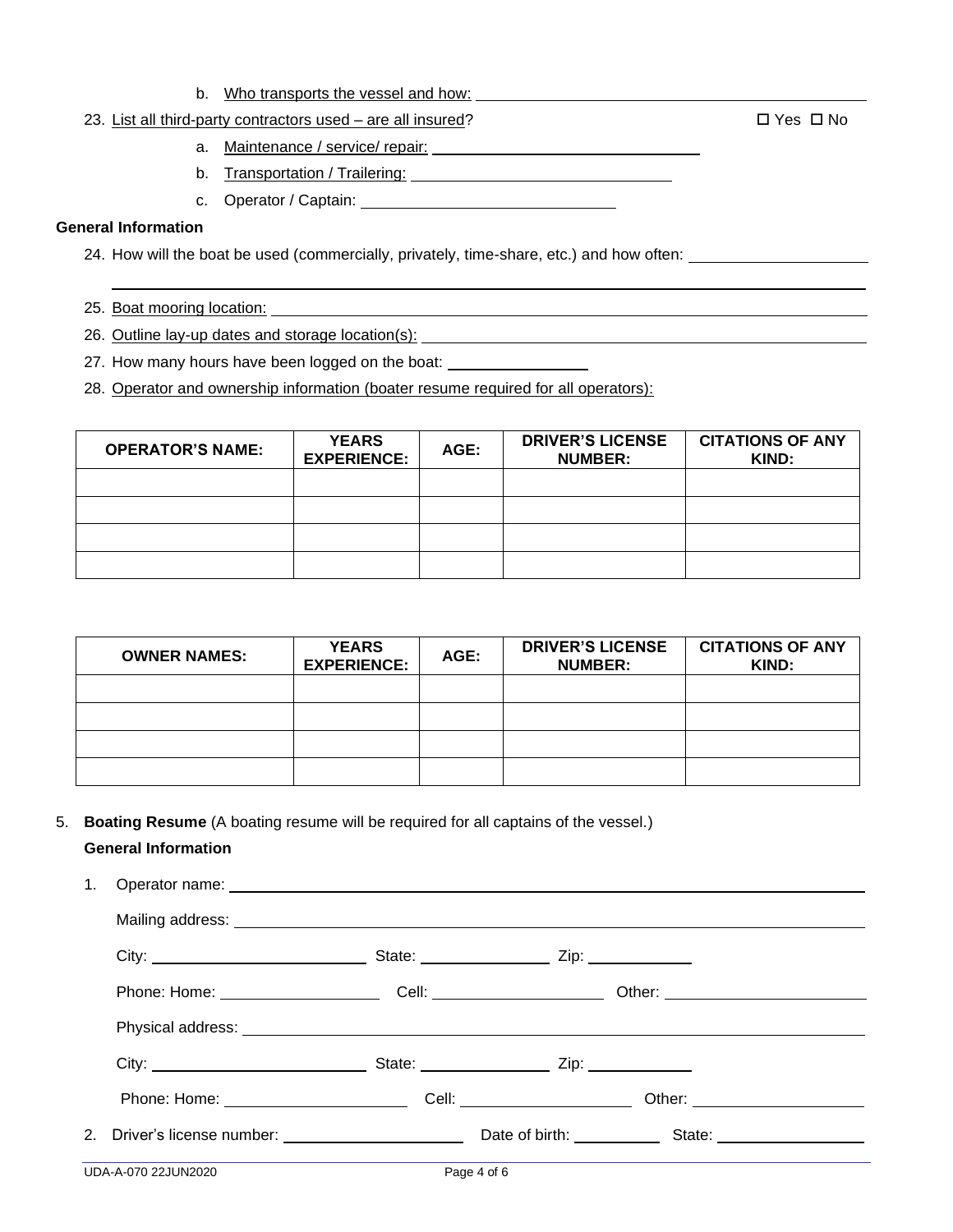- 3. Occupation:
- 4. Financial history/narrative (please indicate any financial hardships including liens, bankruptcy, etc. in the past

years): **with the contract of the contract of the contract of the contract of the contract of the contract of the contract of the contract of the contract of the contract of the contract of the contract of the contract of** 

## **Boating Experience**

- 5. Total years of operating experience:
- 6. Total years of ownership experience:

## **Prior boats you have OWNED:**

| Year | Length | Manufacturer | Model | Hull Type              |    | Dates Owned |
|------|--------|--------------|-------|------------------------|----|-------------|
|      |        |              |       | (Cat or V-Hull)        |    |             |
|      |        |              |       |                        | To | From        |
|      |        |              |       | $\Box$ Cat $\Box$ Hull |    |             |
|      |        |              |       | $\Box$ Cat $\Box$ Hull |    |             |
|      |        |              |       | $\Box$ Cat $\Box$ Hull |    |             |

## **Prior Boats you have OPERATED:**

| Year | Length | Manufacturer | Model | Hull Type              |    | Dates Owned | Total |
|------|--------|--------------|-------|------------------------|----|-------------|-------|
|      |        |              |       | (Cat or V-Hull)        |    |             | Hours |
|      |        |              |       |                        | To | From        |       |
|      |        |              |       | $\Box$ Cat $\Box$ Hull |    |             |       |
|      |        |              |       | $\Box$ Cat $\Box$ Hull |    |             |       |
|      |        |              |       | $\Box$ Cat $\Box$ Hull |    |             |       |

7. List the waters or areas you have navigated: (Atlantic, Great Lakes, Pacific, Mexico, etc.): \_\_\_\_\_\_\_\_

8. List any licenses, boating courses or classes for which you can produce a certificate: \_\_\_\_\_\_\_\_\_\_\_\_\_\_\_\_\_\_\_\_